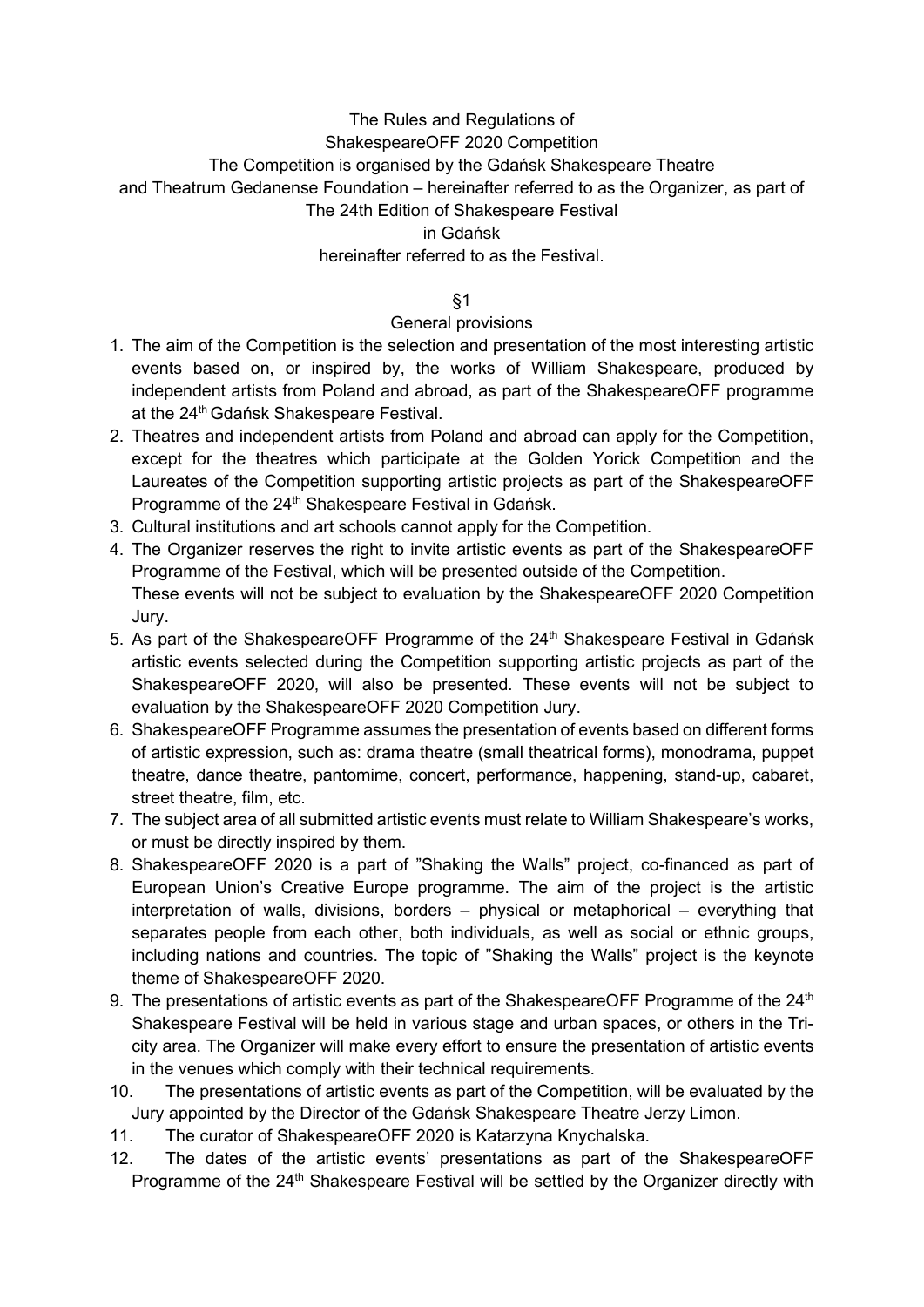the short-listed Participants. The Organizer will be authorized to change these dates depending on the restrictions related to the prevention of coronavirus SARS-CoV-2 spreading, as well as the concerns related to epidemiological threat. The Organizer will inform the short-listed Participants about the change of term well in advance, depending on the circumstances under which the decision about the change will be taken.

### §2

# Applications and qualification

- 1. Application for the Competition consists of the Application Form, attachments to the Form mentioned in its content, including in particular the link to the video recording, or  $-$  in the absence of such recording – a detailed description of the project/script. The Application Form, together with the list of attachments, is available as Attachment No1 of these Rules and Regulations, as well as posted online at www.festiwalszekspirowski.pl.
- 2. The deadline for entries for the Competition is July 30, 2020, 3pm. Application documents mentioned in point 1, §2 should be sent to: fs.szekspiroff@gmail.com. The acknowledgement of receipt of the application will be a return e-mail message from the Organizer.
- 3. Submitting the Application Form implies acceptance of the Rules and Regulations by the Competition Participant, as well as giving consent to the processing of personal data by the Organizer, in accordance with the Law from May 10, 2018, on personal data protection (Dz.U. 2018 poz. 1000), in order to determine the Competition, including publication of the results and promotion of artistic projects.
- 4. As noted in Art. 2 of the law from February 4, 1994, on copyright and related rights, the Competition Participant undertakes to obtain an authorisation from the rightholders in respect of copyright and related rights to use someone else's works in the notified project (if these are present) and declares to be legally and financially responsible for any claims reported to the Organizer related to the above mentioned.
- 5. The Selection Committee, which will include the Artistic Director of the Gdańsk Shakespeare Festival, ShakespeareOFF 2020 Curator and the Festival Coordinator, will decide on the qualification for the Competition.
- 6. The decision of the Selection Committee will be made until 10 days after the deadline for sending the applications. The Organizer will notify the selected artists by sending e-mail message to the address provided in the application form.
- 7. In case of any missing information in the Application Form and/or other attachments, the Organizer will request the Participant to complete them within 7 days since the deadline for the entries for the Competition. The Organizer may demand further explanations or information concerning the notified project from the Participant.
- 8. The Organizer reserves the right to qualify for the Competition conditionally depending on the received answers for the additional questions.
- 9. The Organizer reserves the right to change the deadline for sending the applications, which will be announced on the website www.festiwalszekspirowski.pl.

#### §3

## The Organizer's and Participants' Obligations

- 1. The Organizer will provide:
	- 1) The technical support for the rehearsal time and the presentation of the artistic events.
	- 2) Partial reimbursement of the costs connected with the double presentation of the artistic event (including: transport, accommodation, honorariums) in the amount of maximum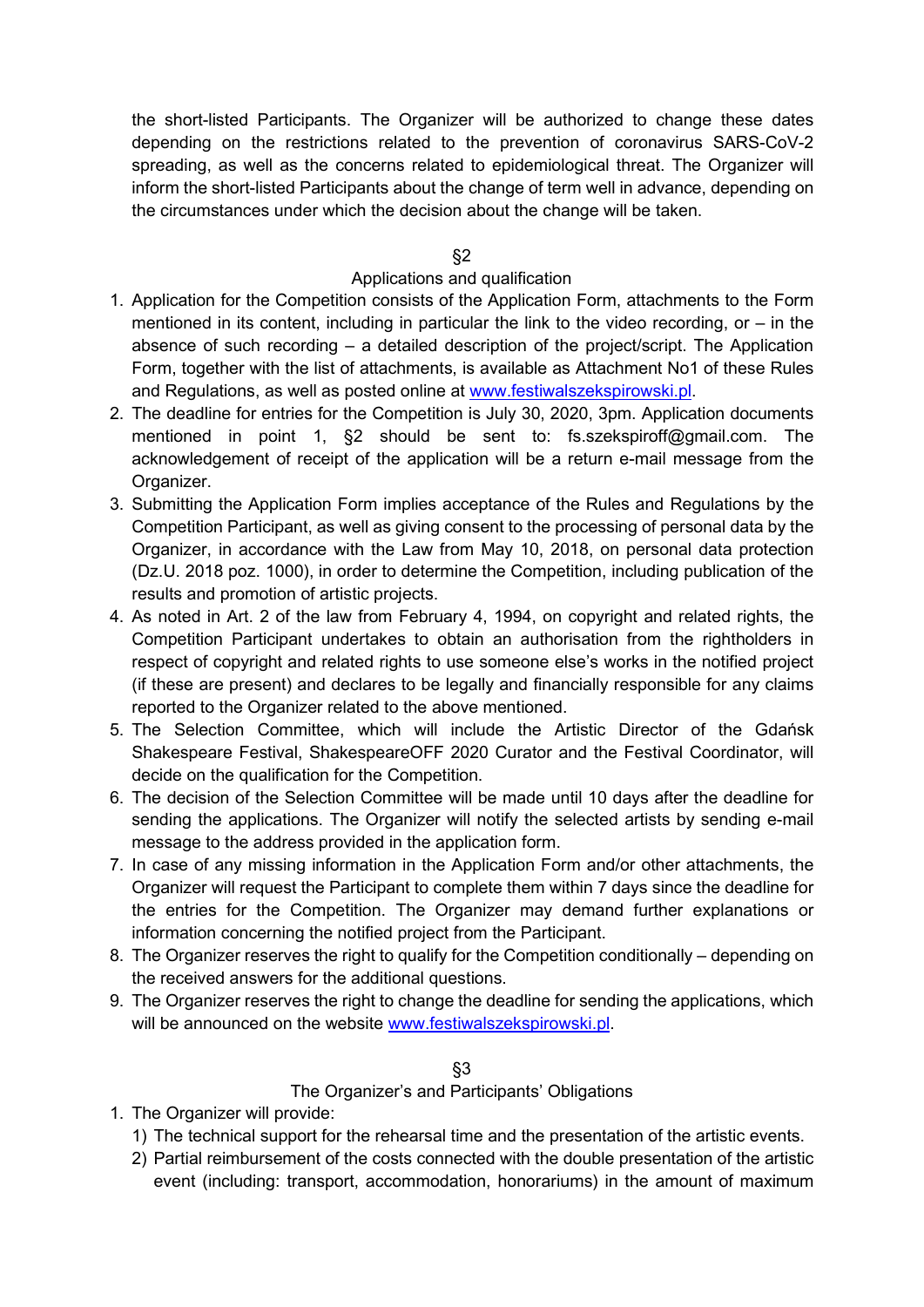PLN 4.000 gross. The Organizer decides on the level of funding after looking at the requirements of the artistic event's presentation.

- 3) Necessary technical equipment (within technical capabilities), resulting from the submitted technical rider. The information regarding available technical equipment of the presentation's venue will be provided by the Organizer to the qualified groups, following the decision of the Selection Committee.
- 4) ShakespeareOFF 2020 badges for the Participants of the ShakespeareOFF programme, which will entitle to a free entry (a specified amount agreed with the Organizer, as part of the empty seats) for the performances at the Festival.
- 5) The promotion of artistic events presented as part of the ShakespeareOFF programme in all the materials and promotional channels of the Festival.
- 6) The Organizer will make every effort to present the competing artistic events at different times than those of the Festival's main stage as well as other presentations of the ShakespeareOFF programme.
- 2. The participants commit themselves to:
	- 1) Send all advertising and promotional materials of the submitted event: a description of the event (including the duration), posters, pictures, trailers.
	- 2) Send answers to the additional questions from the Organizer within 7 days from the date of receipt of the information about being qualified for the Competition.
	- 3) Adjust the technical rider to the technical conditions of the venues at the Organizer's disposal, determine the work schedule, assuming time for assembly, disassembly and rehearsal.
	- 4) Obtain the consents and authorisations, required by law, for the use of works covered by copyright during the artistic event, and attach them to the application.
	- 5) Cover the costs related to the presentation of the event during Festival, which exceed the Organizer's funding.
	- 6) Respect the principles established by the Organizer regarding entry to the performances as part of the 24<sup>th</sup> Shakespeare Festival.

## §4

## Prizes in the Competition

- 1. The Organizer will appoint a three-person Jury, which is obliged to watch all artistic events taking part in the Competition.
- 2. The Organizer will devote a total amount of PLN 15.000 on the prizes in the Competition. The division of the prize fund will be made by the Jury after watching all artistic events, with an indication that maximum 4 prizes can be awarded – with notification that one of them, at the amount of PLN 3000, will be a Special Prize for the most interesting interpretation of the main theme of the ShakespeareOFF 2020 competition – "Shaking the Walls" (in accordance with  $\S$  1., point 8).
- 3. The Organizer also establishes an honorary Audience Award, which can be given to one of all the events presented as part of the ShakespeareOFF 2020 programme during Festival.
- 4. The Audience Jury will be composed of all the people who buy a separate pass for the events of ShakespeareOFF 2020 programme at the Festival (max. 15 passes). The Audience Jury will cast their vote for one, chosen artistic event. The one with the biggest number of votes will be the winner.
- 5. The Organizer also sets up an honorary "Shakespeare Daily" Award, which can be given to one of all the events presented as part of the ShakespeareOFF programme during the Festival.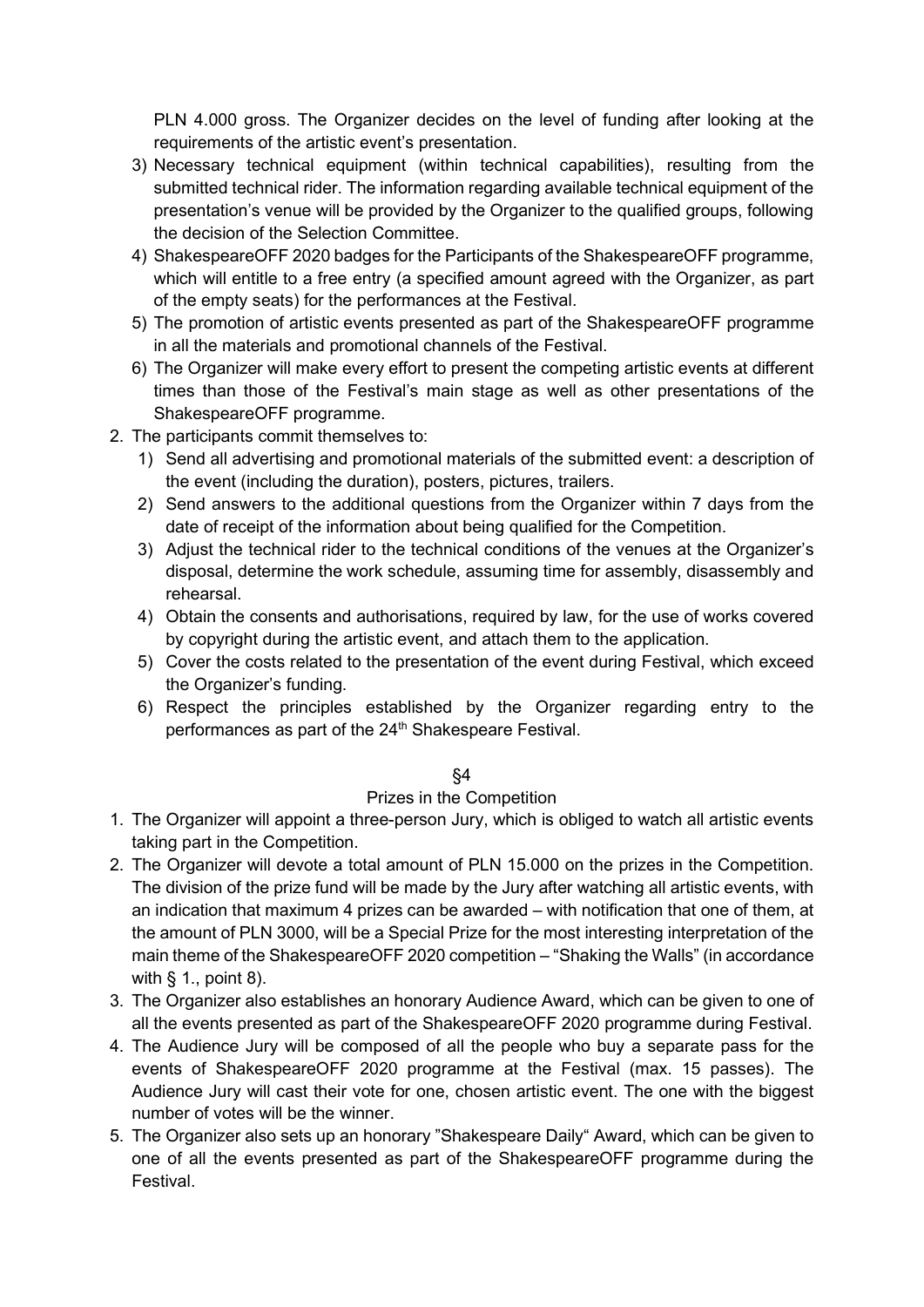- 6. "Shakespeare Daily" Award is granted by the journalists of the "Shakespeare Daily" Festival Newspaper.
- 7. The verdict will be announced and the prizes awarded during the Final Gala of the 24th Shakespeare Festival.
- 8. The verdict will be made public in a press release prepared by the Shakespeare Festival Press Office, as well as posted on the website: www.festiwalszekspirowski.pl.

### §5

### Copyright

- 1. By submitting the application the Participant declares to possess full copyright and related rights of the submitted artistic event, or a contract or licence agreements enabling the presentation of this event. The Participant also declares to be solely entitled to the rights relating to the public staging or the presentation of the submitted artistic event, and that none of the actors, performers, interpreters or any other persons who participate directly, or indirectly, in the public staging, or the presentation of the artistic event, possesses the right to any claims in relation to the public staging or presentation.
- 2. By submitting the application the Participant declares and guarantees that the notified artistic event will be the result of artistic activity of its participants and it will not infringe copyright, related and subsidiary rights, or third party rights.
- 3. By submitting the application the Participant grants the Organizer free of charge, nonexclusive license to use the artistic event in the field of public staging or presentation – on condition of being qualified for the Competition.
- 4. By submitting the application the Participant consents to recording by the Organizer, or any person authorized by him/her, of the staging or presentation of artistic event, in the form of photos, or audio, or video, or audiovideo (regardless of the system or recording format), as well as agrees to their free use – whether in whole or in part, both in original form and a transformed one, in order to present and promote the Organizer's activity, in the field of recording, publication, reproductions, public display in such a way that everyone has access to the record, copying the content into computer memory and multimedia network, including Internet, usage in textual and audiovisual transmissions, marketing, public performances or public reproduction – on condition of being qualified for the Competition.

#### §6

#### Final provisions

- 1. The Organizer reserves the right to introduce changes in the Rules and Regulations.
- 2. The Organizer reserves the right to withdraw the decision regarding the qualification for the Competition in the case of failing to comply with the requirements as described in points 1 – 4 on the Participants' obligations, and point 3 below.
- 3. All shortlisted Participants are obliged to make on the Organizer's demand separate statements in the field described in §5.
- 4. Participants shall be fully, exclusively responsible for the content of the presented artistic events, including in particular the correct and lawful use of the works covered by copyright.

# §7

# Processing of personal data

- 1. The data administrator is The Gdańsk Shakespeare Theatre. You can contact the Administrator in the following ways:
	- by letter, to the Administrator's address indicated above,